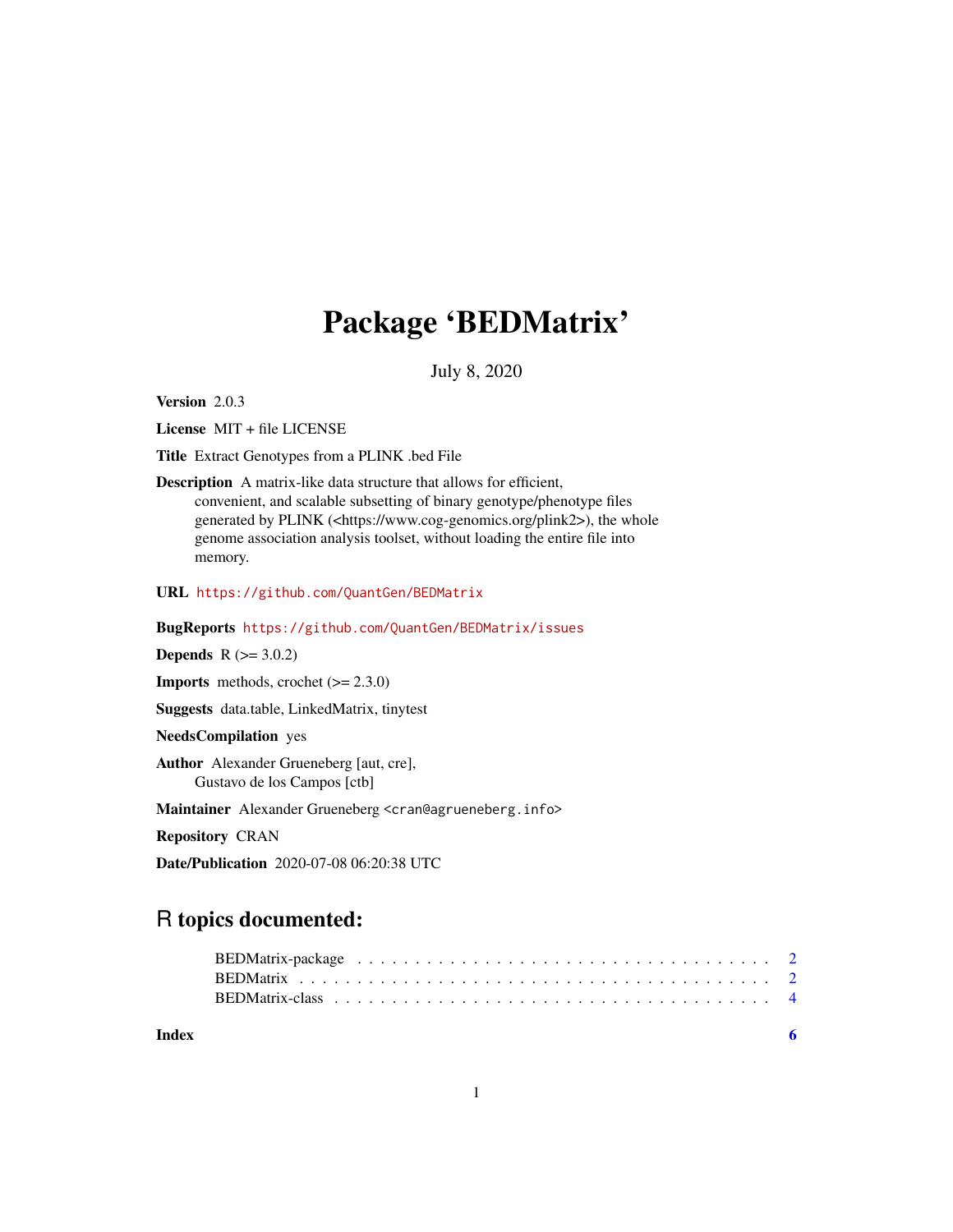#### Description

The BEDMatrix package provides a matrix-like wrapper around [.bed](https://www.cog-genomics.org/plink2/formats#bed) files, one of the genotype/phenotype file formats of [PLINK,](https://www.cog-genomics.org/plink2) the whole genome association analysis toolset. BEDMatrix objects are created by simply providing the path to a .bed file and once created, they behave similarly to regular matrices with the advantage that genotypes are retrieved on demand without loading the entire file into memory. This allows handling of very large files with limited use of memory.

#### .bed Files

[.bed](https://www.cog-genomics.org/plink2/formats#bed) files (sometimes referred to as binary .ped files) are binary representations of genotype calls at biallelic variants. This very compact file format (2 bits per genotype call) is used and generated by [PLINK.](https://www.cog-genomics.org/plink2/) .bed files should not be confused with the [UCSC Genome Browser's BED format,](https://genome.ucsc.edu/FAQ/FAQformat.html#format1) which is totally different.

A .bed file can be created from a [.ped](https://www.cog-genomics.org/plink2/formats#ped) file with [PLINK](https://www.cog-genomics.org/plink2) using plink --file myfile --make-bed.

#### See Also

[BEDMatrix-class](#page-3-1) to learn more about the BEDMatrix class.

<span id="page-1-2"></span>

|  | BEDMatrix |
|--|-----------|
|  |           |

BEDMatrix *Create a BEDMatrix Object from a PLINK .bed File*

#### Description

This function constructs a new BEDMatrix object by mapping the specified [PLINK .bed](https://www.cog-genomics.org/plink2/formats#bed) file into memory.

#### Usage

```
BEDMatrix(path, n = NULL, p = NULL, simple\_names = FALSE)
```
#### Arguments

| path | Path to the bed file (with or without extension).                                                                                                                                                                                                                           |
|------|-----------------------------------------------------------------------------------------------------------------------------------------------------------------------------------------------------------------------------------------------------------------------------|
| n    | The number of samples. If NULL (the default), this number will be determined<br>from the accompanying fam file (of the same name as the bed file). If a positive<br>integer, the fam file is not read and rownames will be set to NULL and have to be<br>provided manually. |
|      |                                                                                                                                                                                                                                                                             |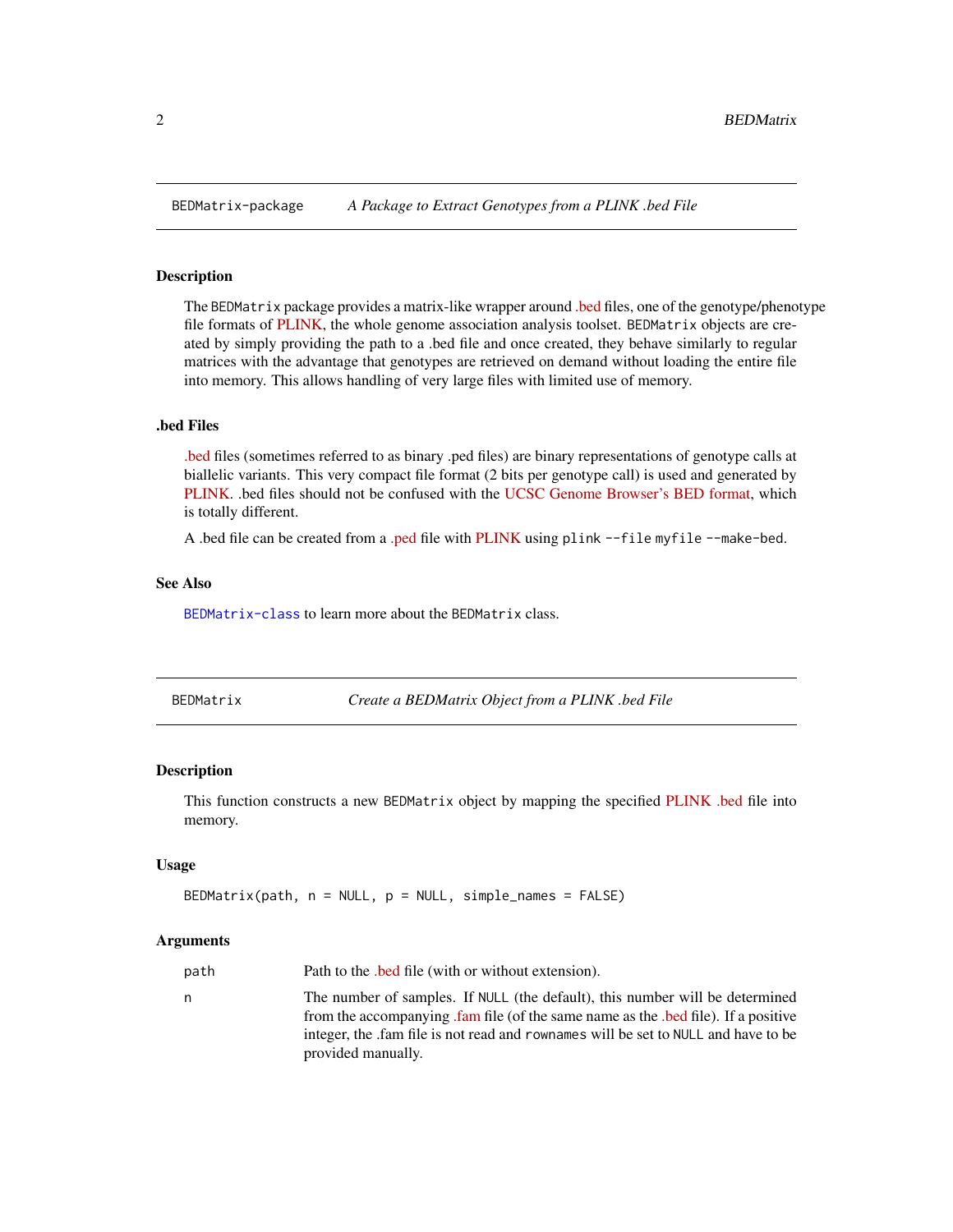#### BEDMatrix 3

| p            | The number of variants. If NULL (the default) the number of variants will be<br>determined from the accompanying bim file (of the same name as the bed file).<br>If a positive integer, the .bim file is not read and colnames will be set to NULL<br>and have to be provided manually.                                                                                         |
|--------------|---------------------------------------------------------------------------------------------------------------------------------------------------------------------------------------------------------------------------------------------------------------------------------------------------------------------------------------------------------------------------------|
| simple_names | Whether to simplify the format of the dimension names. If FALSE (the default),<br>row names are concatenations of family IDs, _, and within-family IDs, while<br>column names are concatenations of variant names, _, and allele codes for the<br>first allele of the .bim file (A1). If TRUE, row names are within-family IDs only<br>and column names are variant names only. |

#### Details

[.bed](https://www.cog-genomics.org/plink2/formats#bed) files must be accompanied by [.fam](https://www.cog-genomics.org/plink2/formats#fam) and [.bim](https://www.cog-genomics.org/plink2/formats#bim) files: .fam files contain sample information, and .bim files contain variant information. If the name of the .bed file is *plink*.bed then the names of the .fam and .bim files have to be *plink*.fam and *plink*.bim, respectively. The .fam and .bim files are used to extract the number and names of samples and variants.

For very large .bed files, reading the .fam and .bim files can take a long time. If n and p are provided, these files are not read and dimnames have to be provided manually.

Currently, only the variant-major mode of .bed files is supported. [PLINK2](https://www.cog-genomics.org/plink2/) "dropped" support for the sample-major mode by automatically converting files in this format to the variant-major mode. Therefore, it is recommended to run files in sample-major mode through PLINK2 first.

#### Value

A BEDMatrix object.

#### See Also

[BEDMatrix-package](#page-1-1) to learn more about the BEDMatrix package, [BEDMatrix-class](#page-3-1) to learn more about the BEDMatrix class.

#### Examples

```
# Get the path to the example .bed file
path <- system.file("extdata", "example.bed",
                    package = "BEDMatrix")
# Create a BEDMatrix object the example .bed file
m1 <- BEDMatrix(path)
# Create a BEDMatrix object the example .bed file without loading
# the .fam and .bim files
m2 < - BEDMatrix(path, n = 50, p = 1000)
```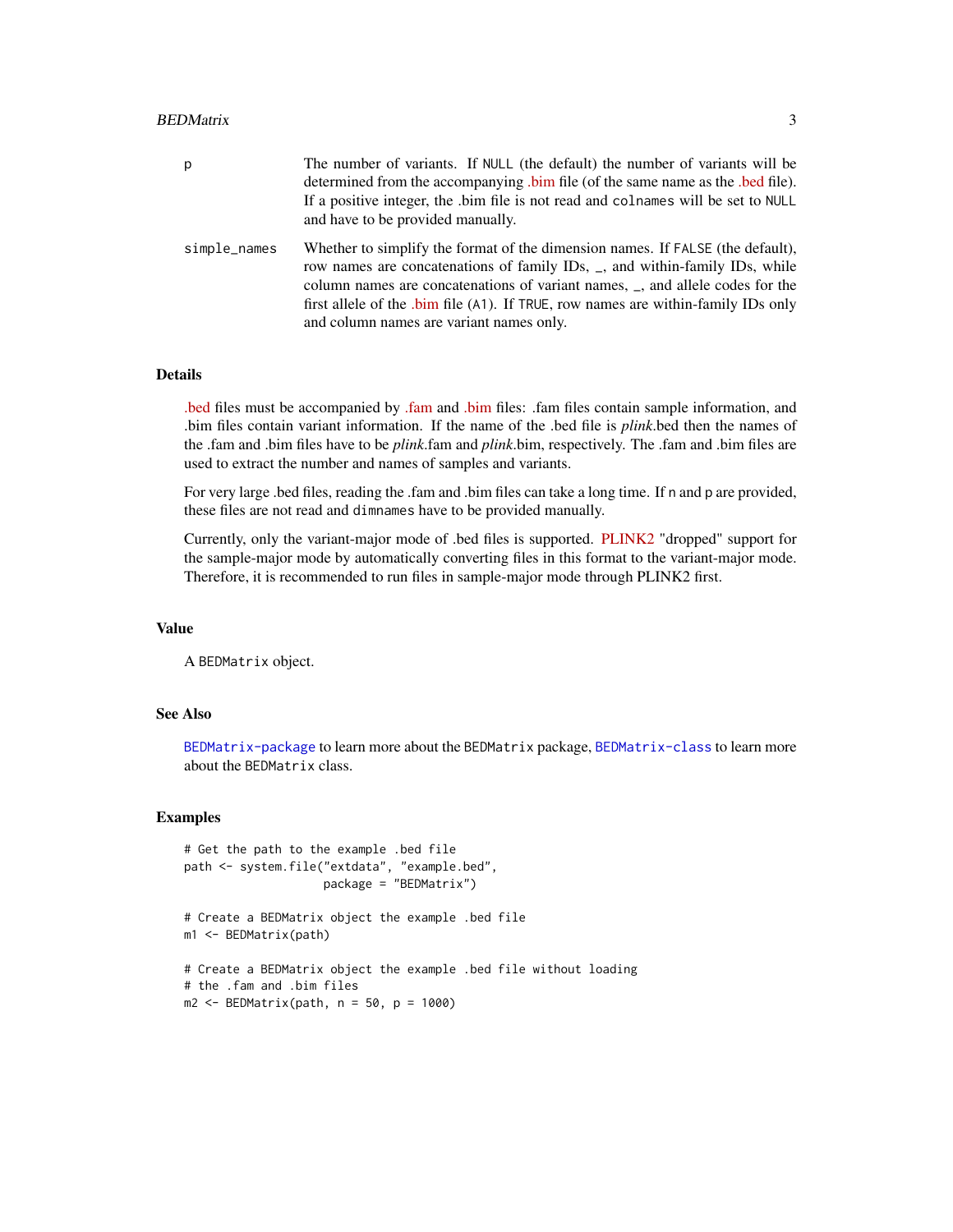<span id="page-3-1"></span><span id="page-3-0"></span>

#### Description

BEDMatrix is a class that maps a [PLINK .bed](https://www.cog-genomics.org/plink2/formats#bed) file into memory and behaves similarly to a regular matrix by implementing key methods such as [, dim, and dimnames. Subsets are extracted directly and on-demand from the .bed file without loading the entire file into memory.

#### Details

The subsets extracted from a BEDMatrix object are coded as the allelic dosages of the first allele in the .bim file  $(A1)$ , similarly to [.raw](https://www.cog-genomics.org/plink2/formats#raw) files generated with the  $-\text{recode A argument}$  in [PLINK\)](https://www.cog-genomics.org/plink2/).

Internally, this class is an S4 class with the following slots that should not be relied upon in actual code: xptr, dims, dnames, and path. The .bed file is mapped into memory using mmap on Unix and MapViewOfFile on Windows.

#### **Slots**

xptr: An external pointer to the underlying C code.

- dims: An integer vector specifying the number of samples and variants as determined by the the accompanying [.fam](https://www.cog-genomics.org/plink2/formats#fam) and [.bim](https://www.cog-genomics.org/plink2/formats#bim) files or by the n and p parameters of the BEDMatrix constructor function.
- dnames: A list describing the row names and column names of the object as determined by the accompanying [.fam](https://www.cog-genomics.org/plink2/formats#fam) and [.bim](https://www.cog-genomics.org/plink2/formats#bim) files, or NULL if the n and p parameters of the BEDMatrix constructor function were provided.
- path: A character string containing the path to the .bed file.

#### **Methods**

[: Extract parts of an object

dim: Retrieve the dimension of an object

dimnames: Retrieve the dimnames of an object

dimnames<-: Set the dimnames of an object

as.matrix: Turn the object into a matrix

is.matrix: Test if the object is a matrix

length: Get the length of an object

str: Display the internal structure of an object

show: Display the object

#### See Also

[BEDMatrix](#page-1-2) to create a BEDMatrix object from a .bed file, [BEDMatrix-package](#page-1-1) to learn more about the BEDMatrix package, [LinkedMatrix](#page-0-0) to link several BEDMatrix objects together.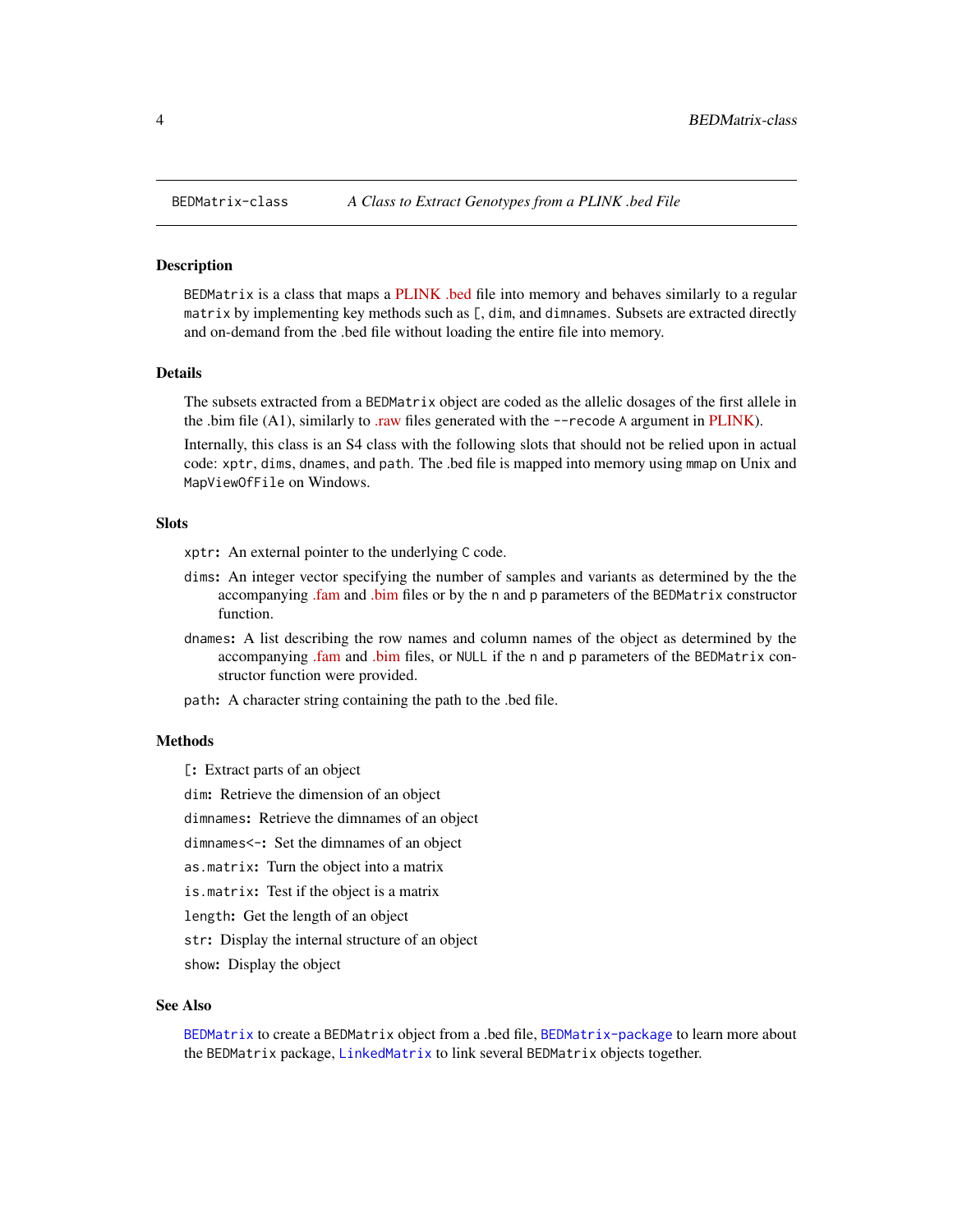#### BEDMatrix-class 5

#### Examples

```
# Get the path to the example .bed file
path <- system.file("extdata", "example.bed",
                    package = "BEDMatrix")
# Create a BEDMatrix object the example .bed file
m <- BEDMatrix(path)
# Get the dimensions of the BEDMatrix object
dim(m)
# Get the row names of the BEDMatrix object
rownames(m)
# Get the column names of the BEDMatrix object
colnames(m)
# Extract genotypes for the specified sample(s)
m[1, ]
m[1:3, ]
m["per0_per0", ]
m[c("per0_per0", "per1_per1", "per2_per2"), ]
# Extract genotypes for a particular variant
m[, 1]
m[, c("snp0_A", "snp1_C", "snp2_G")]
# Extract genotypes for the specified samples and variants
m[
    c("per0_per0", "per1_per1", "per2_per2"),
    c("snp0_A", "snp1_C", "snp2_G")
]
```